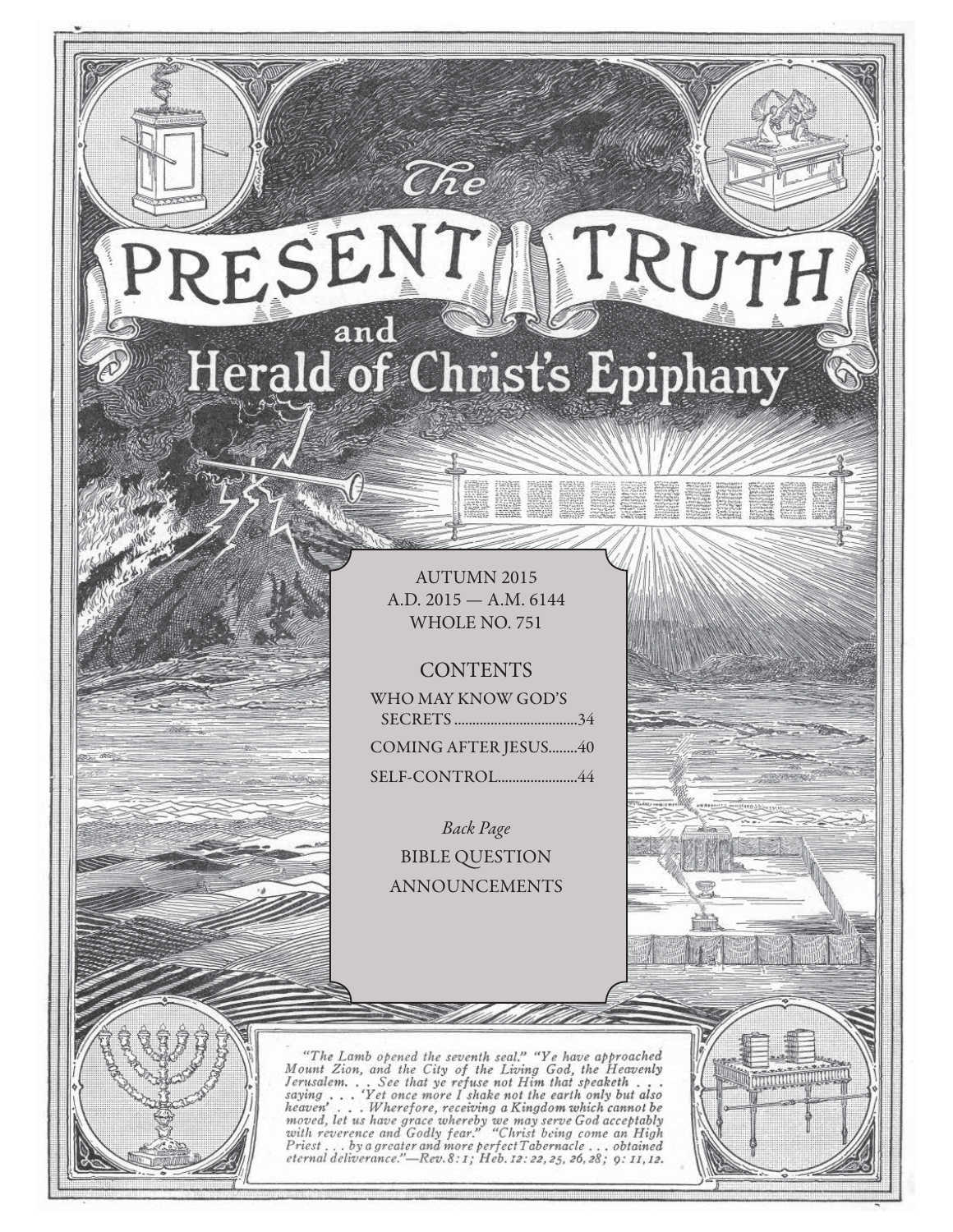## WHO MAY KNOW GOD'S SECRETS

*Many* 

In heathen lands as well as throughout christendom secret societies include large proportions of the human family. Outsiders know something of their general motive and object, but their particular methods, hopes, endeavors and ambitions are kept secret. To effect this secrecy, to protect and conserve the interests of their association, obligations to profound secrecy are fastened and clinched with oaths, some of which are reputed to be most upsetting, the endeavor being to fetter liberty of expression on such matters, not only by the obligations of honor, but also by those of fear. It is no part of our mission to attack any of these orders or to inveigh against their procedures. We merely refer

*shall be*  purified, made *white, and refined, but the wicked shall do wickedly; and none of the wicked shall understand, but the wise shall understand* **Daniel 12:10**

to them here, and call attention to the fact that this is a common method among men and evidently has the sanction of many, because we wish to draw to your notice the fact that the Almighty God Himself is the Founder of a Secret Society. Moreover,



• The defense of the arrangements, charter and will given by the Lord through "that Servant," as binding on controlling corporations and associations among Truth people; and for

• The exposition and defense of the unfolding Epiphany-Basileia Truth, as meat in due season for the Lord's people, as He is pleased to provide it.

while there are certain correspondences between the human secret orders and the one of Divine origin, we shall find as

we should expect that the latter was in every way superior to all others. Its aim and object were wider than all, embracing the entire human family, promising good, blessing and assistance to every member of the race "in due time" (1 Tim. 2:6). Again, although its methods of operation were secret, this is not because they were in any measure or degree sinful, disreputable, injurious or underhanded, but merely because secrecy was to their advantage, not only of the members of the society, but especially because secrecy as respects to the work that was being accomplished would ultimately be beneficial to the masses of mankind. This is in full harmony with the Divine statement, "As the

heavens are higher than the earth, so are My ways higher than your ways and My thoughts than your thoughts" (Isa. 55:9).

As in some secret societies there are different steps or grades—for instance, all Masons are familiar with the secrets pertaining to the first degree, yet not all Masons are familiar with the secrets, etc., pertaining to the thirty-second degree, so in God's Secret Order there are first principles of the doctrines of Christ, which must be known to all who belong to the order, and there are also "deep things of God," which may be known only to those who have made advancement by growth in grace and knowledge and love (Heb. 6:1; 1 Cor. 2:10). To some unfamiliar with the facts but having a knowledge of earthly secret societies it may seem strange to say that the secrets of the Divine Order of the Sons of God are so abstract, so impenetrable, that they may be discussed freely in the presence of others and not be comprehended at all. Indeed, so far from laying restrictions upon the members of this Order not to communicate its secrets they are authorized, yea, urged to make these known to all who may be able to comprehend, understand them, with many assurances that only the right class will be able to comprehend. Our text is one of these assurances, "None of the wicked shall understand, but the wise shall understand." Another assurance is, "The natural [unconsecrated] man receives [understands] not the things of the Spirit of God, neither can he know them, because they are spiritually discerned"; and again, "The secret of the Lord is with them that reverence Him, and He will show them His covenant" (1 Cor. 2:14; Psa. 25:14). The only restrictions in respect to the telling of the secrets of this Order of the Melchizedek Priesthood are, "Give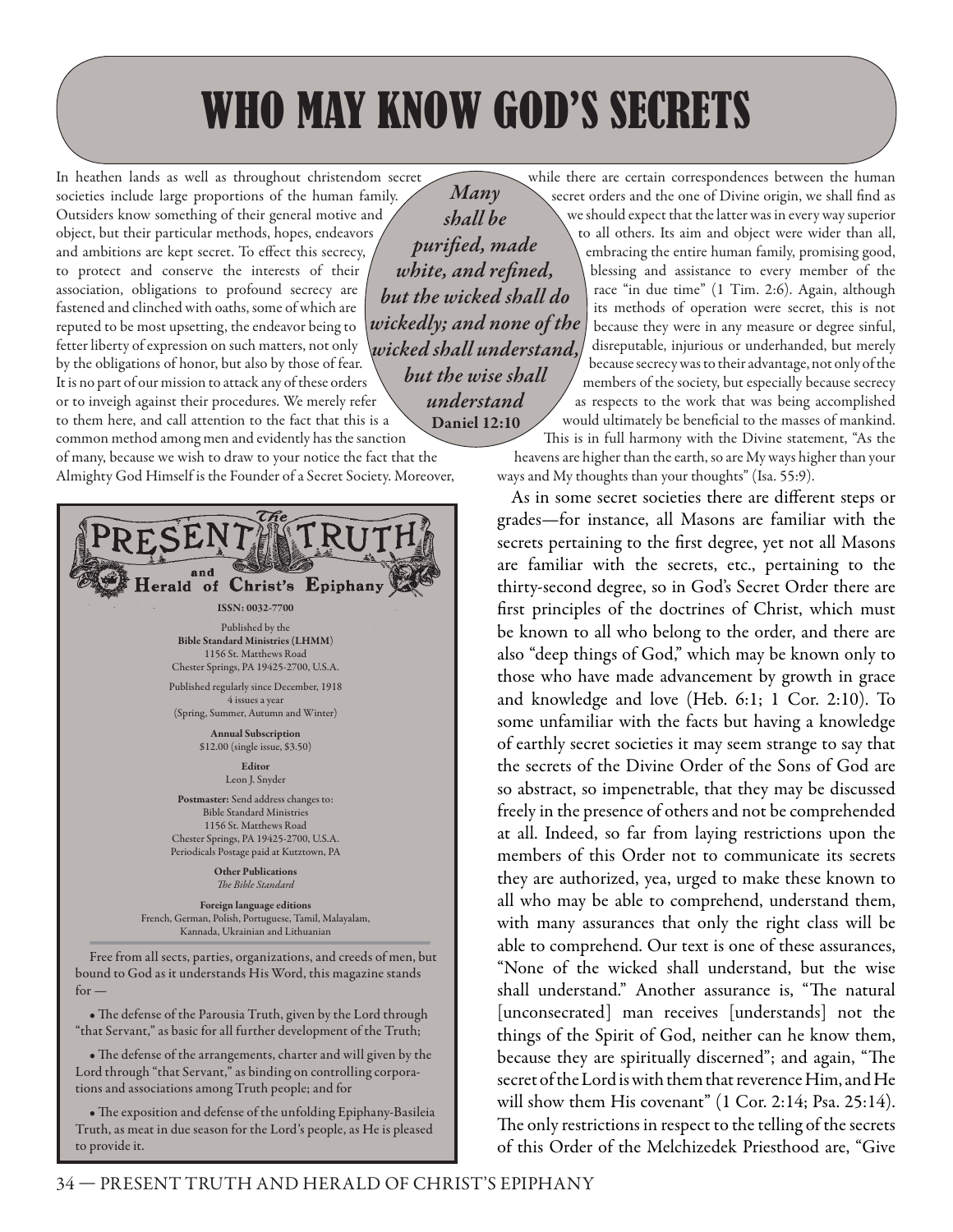not that which is holy to dogs, nor cast your pearls before swine, lest they . . . turn again and rend you" (symbolic— Matt. 7:6). These secrets would be injurious to them; and, misunderstanding them, the swinish, the groveling, in sin, might be incited to violence through disappointment, recognizing no value in pearls nor in anything else that would not please.



The Scriptures assure us that our Creator purposed the founding of this Order of the Melchizedek Priesthood before the foundation of the world. In due time Melchizedek, a kingly priest, was set forth as constituting its type, in the days of Abraham—and then, too, a preparatory or Junior Order was inaugurated, Abraham being chosen of the Lord as its Grand Master. To him the whole secret of the Order was communicated in few words, saying, "In you and in your Seed shall all the families (nations)of the earth be blessed. (Gen. 28:14). The meaning of this was but partially grasped by Abraham himself and all of his posterity, the Jewish nation, who with him became members of that Junior Order during a period of two thousand years. They understood this to signify that at some time Messiah would come and establish a new order of things with the result that Abraham's posterity in particular and the nations of mankind in general would receive through Him a great blessing. These hopes of the Junior Order proved very encouraging and helpful to those of them who properly entered into the spirit and designs of the Order and sought to appropriate the blessings and privileges of Divine relationship accorded them. In proportion as by faith they entered into this Order they took degrees of knowledge and of love and had more of the Divine approval. But as for the other nations of the world they were not admitted in any sense of the word to this Order. It was exclusively for Abraham and the Jews; and all others were strangers and aliens from the Commonwealth of Israel.

It was primarily at our Lord's Baptism and secondarily

at Pentecost following His redemptive work and ascension to the presence of the Father, there to appear on their behalf as their Advocate, that the Order of the Melchizedek Priesthood was organized—"the Church of the First-born, whose names are written in heaven" (Heb. 12:23). It is not an earthly organization, but a heavenly one, and properly it is not composed of those whose names have been written on earth, but those whose names have been written in the Lamb's Book of Life. Earthly organizations, called by various names, represent many misunderstandings of the Divine arrangement and unintentionally do violence to principles of the Order; and, whereas these sectarian lines have separated some of the true members of the Melchizedek Priesthood, they also received as members many whose names were not written in heaven, many who had not the credentials of the true Order, who did not understand its secrets, because they were not properly initiated by the holy Spirit. You will understand, dear friends, that in our view of the matter the division of the Church of Christ into various bands and companies under various banners—Wesley's, Calvin's, Luther's, the pope's, etc.,—represents so many mistaken ideas, so much confusion, misunderstanding, bewilderment, contention and error. These organizations were not only not necessary but wrong, in that they tended to distract and divide the true members of the Divine Order, who should have known each other not by outward badges and names, but by their acquaintance with the Lord and with His secret, which was with the "Church of the first-born" those who feared, (reverenced) Him.

The first principles of the doctrine of Christ was to enable any of those who were truly the Lord's to make themselves known and well acquainted with



others, without any earthly introduction or distinguishing name. Indeed, all these did know each other when they met; but the Adversary's effort was to keep them apart and if possible

to hinder the progress and growth of the Divine Order. But he did not really hinder it; instead, his methods merely assisted in making the Order the more secret and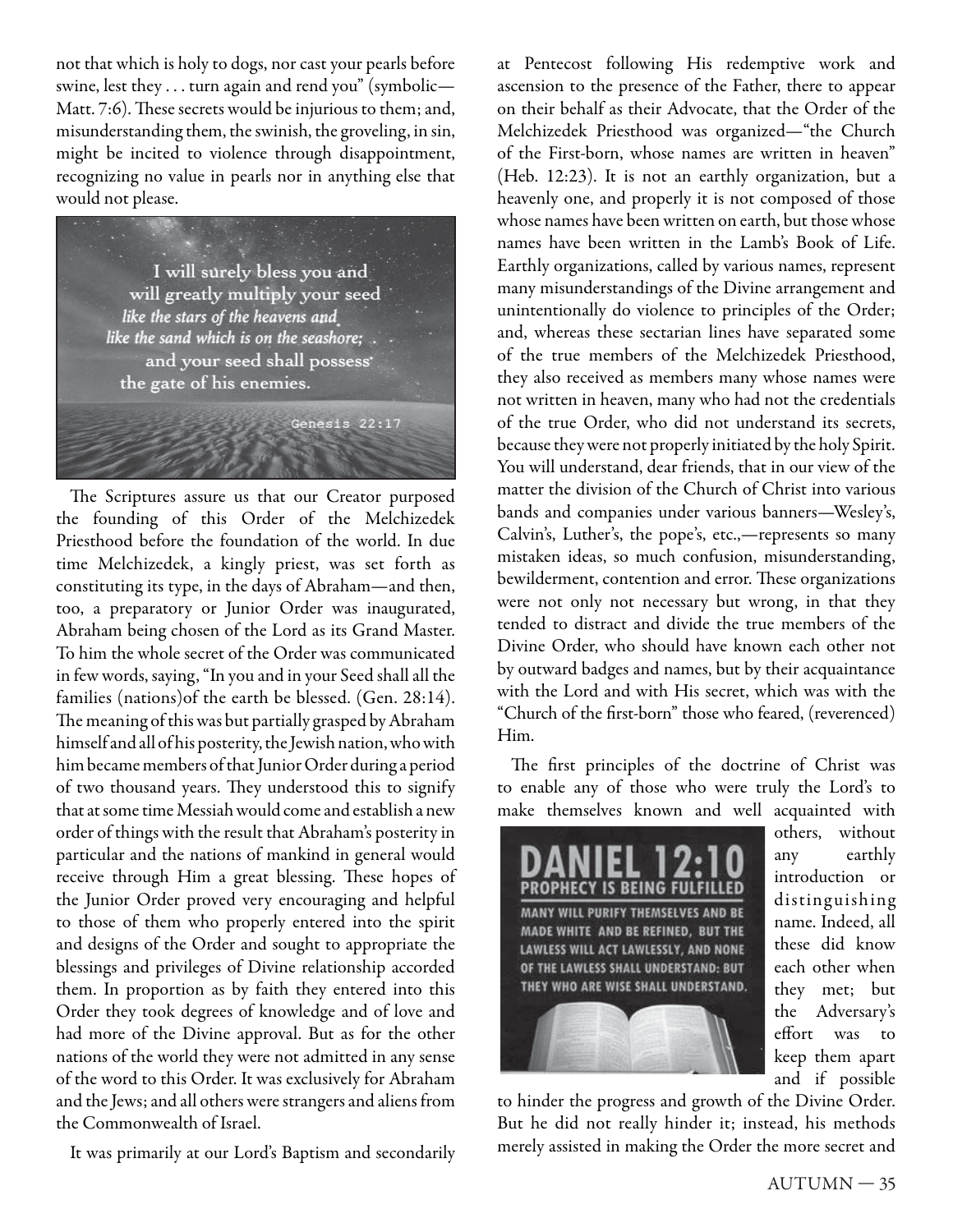unknown to the world, including those merely so-called Christians, not spirit-begotten. So great has been the deception that the Lord Jesus, the grand and everlasting Head and Master of this Order of the Melchizedek Priesthood, was crucified by some who belonged to the Junior Order and who were in one sense earnestly waiting for the establishment of the new Order and for an opportunity to enter it! They were not permitted to enter because they were unworthy—except for the few of whom we read about in John 1:11, 12; "He came unto His own and His own received Him not; but to as many as received Him, to them gave He liberty to become the sons of God"—to join the Order of Spiritual Sons, the Melchizedek Order of the Priesthood. Similarly all down through the Gospel Age there was an outward Church of God and a true inward one. The world has seen the outward one, but not the inward. It has applauded and reprimanded the outward, but has uniformly disallowed the true inward one and considered its members to be merely foolish. So the Apostle Paul assures us that himself and others, zealous in the service of the Lord and doing the work of this higher Priesthood, were counted fools all the day long for Christ's sake (1 Cor. 4:10); and St. John says, ". . . the world knows us not, even as it knew Him not" (1 John 3:1). Similarly all who lived godly in Christ Jesus have, as the Apostle stated, suffered more or less of persecution and ignominy because they were not recognized of the world—so impenetrable are the secrets of this Order and its message that others did not know them. Nevertheless, the Order had grown, increased, and its fixed or limited membership has been completed. No further additions can now be accepted. And we rejoice that this special Order are now at home with the Father preparing to establish His Kingdom here on earth. For this reason He is now selecting another class that will be assistants in His earthly Kingdom! This present class can benefit greatly from this study of the Order because these principles apply also to this present class.





Let it be understood clearly that membership in this Order does not mean injury to those who are not members of it, but contrariwise it means ultimately a blessing to come to them all through the Melchizedek Priesthood, as it is written of this spiritual Seed of Abraham, of which Christ Jesus is the Head and the Church the Body, "In your Seed shall all the families of the earth be blessed" (Gen. 28:14). The selection of the members of the Order was accomplished under evil conditions because they all had to become overcomers, willing and able to count it all joy to be in tribulation and to suffer loss for the sake of the Order, its interests, its workings and membership and its future work. Whoever was not willing to suffer for the cause was counted unworthy to be a member in a word, every member of the Melchizedek Priesthood had to sacrifice his life in the interest of the Order, in support of its glorious Lord and Head and His teachings and in serving in general the interests of the Order and its members—"We ought also to lay down our lives for the brethren." It will then be seen that the gateway into this Order was a strait one and the pathway of membership in it was a very narrow one—"Strait is the gate and narrow [difficult] the way, that leads to life," the special immortality and associated glory which God has provided as the eternal portion of this elect Melchizedek Priesthood (Matt. 7:14; 1 John 3:16).

Briefly we might say that in one sense every member of the Order was in bondage, and that in another sense every member was free. Let us explain this strange expression. Each was free to leave the Order, renounce it, denounce it and the blood that cleansed him and count the blood wherewith he was sanctified a common thing and do despite to the spirit of favor which initiated him into this Order. In doing so he incurred no threat of eternal torture. He merely brought himself under the death sentence, similar to the one under which he was before he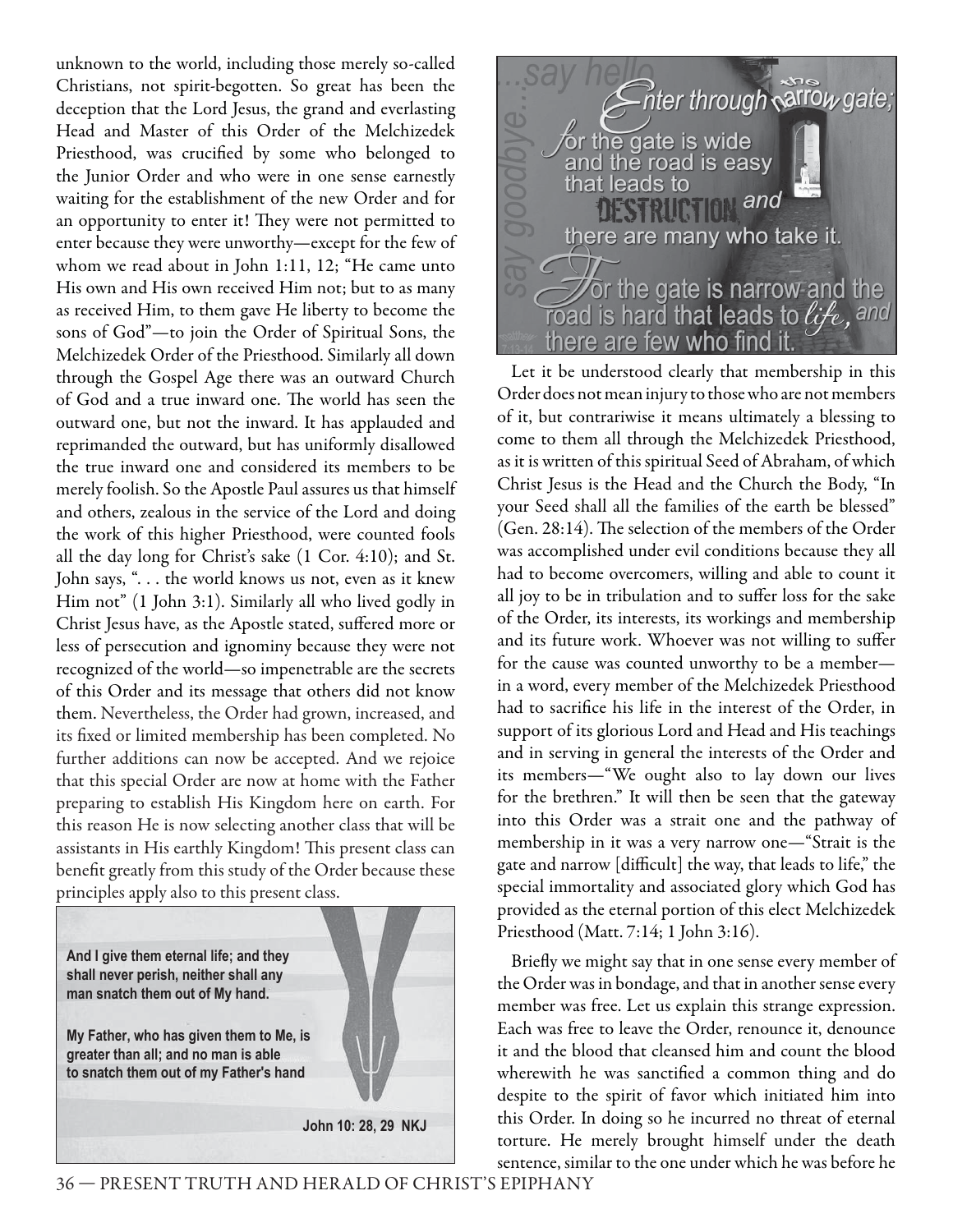was reached with the grace of God through the precious blood, excepting that it meant the Second Death, from which there is no remedy, no ransom, no recovery by resurrection or otherwise—an eternal death similar to that experienced by the entire brute creation. While, therefore, each member of this Royal Priesthood was at liberty to go back to wallowing in the mire, like the sow that was washed, yet if he chose to remain, he was also at liberty to follow this righteous course—none shall be able to pluck him out of his Father's hand nor to separate him from this grace ( John 10:29; Rom. 8:38, 39).

 Moreover, as already stated, those who abided in Christ, who abided in this Order of the Royal Priesthood, have its blessings and privileges fully with the most exacting terms and conditions; namely their full surrender to the



Law of the Order so far as their intentions were concerned. "Ah!" one might say, "the laws of that Order must have been voluminous. Doubtless many volumes of Divine statutes and regulations would need to be studied by the members of this Royal Priesthood." We answer, No! The entire Law of the Order is briefly

comprehended in one word—Love. It was demanded and required of every member of the Order that love shall be the test, not only of his deeds, but also of his words—yea, of his thoughts. Love is the fulfilling of the Law.

True, those initiated into this Order were persons of like passions as the Apostles said in (Acts 14:15). Some of them naturally were more fallen than others, and had less of love and more of selfishness than others; but all who joined the Order were required to make resolution in their hearts as respects this law of Love; and all the internal workings of the Order were with a view to the perfecting of its members in love. They had to learn to love the great Founder of the Order supremely, and in turn to trust to His Love as well as to His Wisdom and Power, so that in obedience to His will they consecrated and spent time, talent and influence, yea, all that they possessed, in His service. Secondly, He admonished that to love those who loved them was not the test which He applied; but that they were expected pityingly to love all mankind, to do good to all men as they had opportunity, especially the Household of Faith (Gal. 6:10). It was required of

them that they should especially love the brethren, the members of the Order, and be ready and glad to lay down their lives for the brethren. Tests along this line were continually necessary to weed out of the Order all who had not approximating its standard of Love Divine, that all delinquents were cast into the outer darkness, in which the whole world was, and have a share with the world in its tribulations, and especially in those which came upon it in the closing of the Age and the inauguration of the new one, when the Melchizedek Order of Priests take possession of the empire of earth for its blessing and uplifting. It will be seen then, that the statement that love is the bond of perfectness with this Royal Priesthood, has a deep significance. The members of this Order were not constrained by oaths of allegiance one toward another, as they had a stronger bond by far, the bond of love; and if any man have not this spirit of Christ he is none of His (Rom. 8:9).

#### **WICKED CANNOT UNDERSTAND**

**"But the natural man does not receive the things of the Spirit of God, for they are foolishness to him; nor can he know them, because they are spiritually discerned."**

**1 Cor. 2:14 (NKJ)**

#### **THE WICKED SHALL NOT UNDERSTAND**

 $AUTUMN-37$ It is at times really amazing to note how the unconsecrated mind, attempting to understand the Mystery of God, designed during the Gospel Age only for the members of this Order, falls into such egregious blunders and makes such peculiar misstatements respecting what we endeavor to set forth as plainly and as consistently as our abilities will permit. We need not think that the fault is ours, since we find that the words of our Lord Himself and of His inspired Apostles were similarly misunderstood, and that they have explained to us that God hides these things from others than His devoted ones. Mark our Lord Jesus' words in His prayer, "I thank You Father, Lord of heaven and earth, because You have hid these things from the wise and prudent and have revealed them to babes. Even so, Father; for so it seemed good in Your sight" (Matt. 11:25, 26). But how absurd it would be to think that our Lord would thank the Father for hiding things from any, if we were to associate with that thought the one which the world and the non-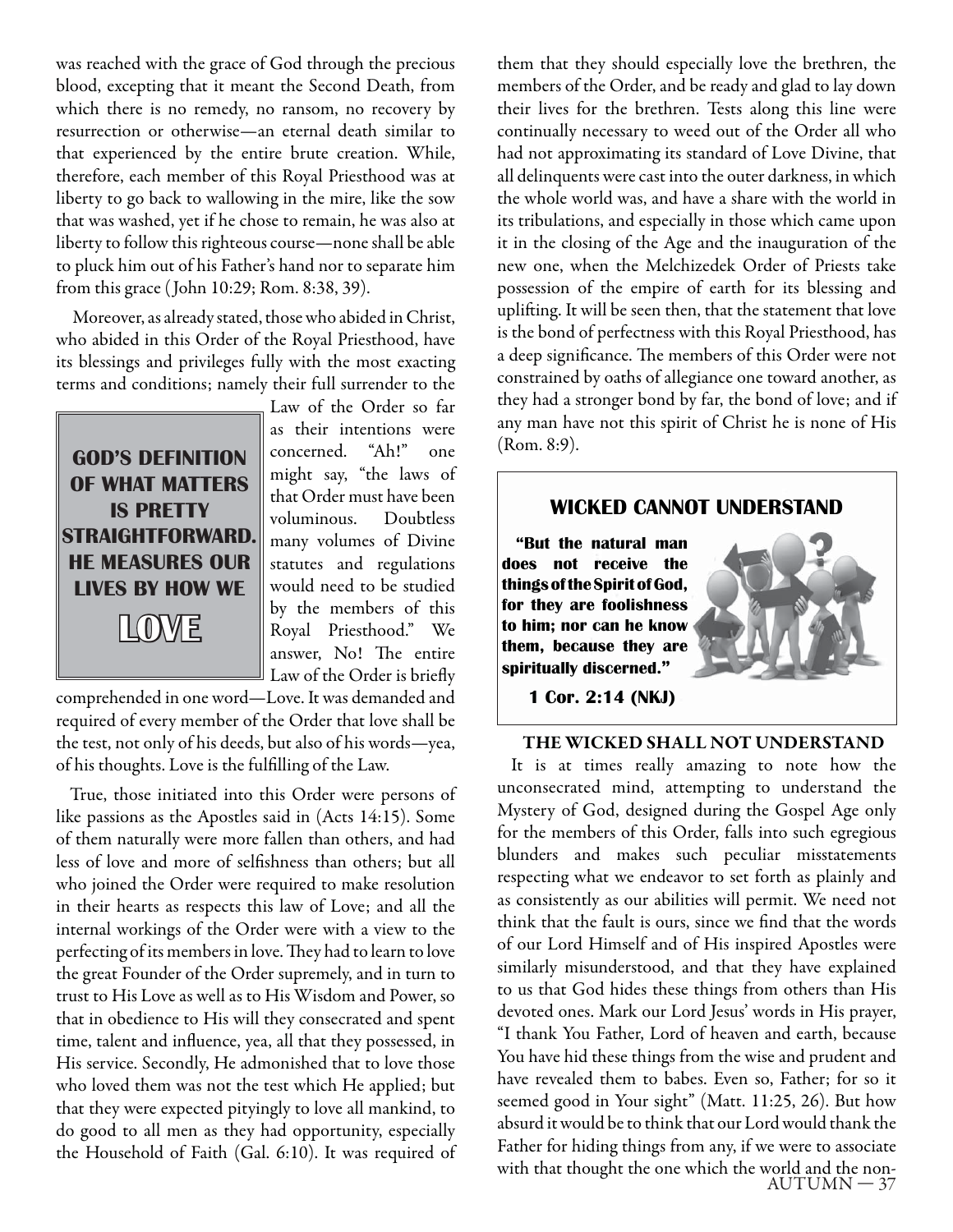Christian associate with it; namely, that all from whom God hides these special things or secrets of the Lord are in consequence appointed to an eternity of torture! What a travesty it would be upon Divine Love and Justice and upon the character of the Father and our Redeemer! But this is not the thought. None of the wicked understand, because for them to understand would not only mean a greater measure of condemnation upon them but would also mean an endeavor on their part to oppose and circumvent the Divine arrangement.

James 2:5

"Listen, my dear brothers: Has not God chosen those who are poor in the eyes of the world to be rich in faith and to inherit the kingdom he promised those who love him?"

As for the worldly-wise they may not understand: for not many great, not many wise, not many learned are chosen of the Lord as worthy

of membership in this secret Order of Melchizedek. He explains elsewhere the reason for this; namely, that He was seeking only the meek, the humble-minded, those who were willing to learn of Him, and to have their minds transformed and conformed to the pattern most pleasing to the Lord. This, under present conditions, is impossible to the worldly-wise, who feel their own superiority, etc., and seek not the wisdom that comes from above and the Divine approval. In a word, then, our Lord's testimony shows that the wise who will understand the things of God and initiated into the mysteries of the Kingdom of the Melchizedek Priesthood were not the worldlywise or great—with few exceptions. They were chiefly the poor of this world, rich in faith, who became heirs of the Kingdom which God has promised and for which we still pray, "Your Kingdom come" ( James 2:5 ; Luke 11:2). This is another reason why the world knew them not, even as it knew Him not. Had our Lord been one of the worldly great and bright, haughty and domineering, wealthy and influential, yet possessed of His talents and powers, no doubt the very ones who crucified Him would have hailed Him King. It was His humility, His poverty, etc., that led to His rejection and His crucifixion as a false prophet. Much the same was true of all of His followers who were members of this Royal Priesthood Order. And they had to be content with such a rejection by the world because of their realization of acceptance with the Father and with the Grand Master; content with the assurances granted in the Scriptures and confirmed by the holy Spirit in their experience. They were to wait patiently under these conditions the fruits of the Spirit.

We are not hindered from telling the ultimate purposes of this grand Secret Order which our Lord organized, and of which, we trust, many of our readers understand through faith in and consecration to the Lord. We may tell of these mysteries, knowing that none of our readers will be able to appreciate or thoroughly to comprehend all of these mysteries except such of them as have consecrated themselves to the Lord, passing from grace to grace and from knowledge to knowledge. We remind you here of the Master's words when approached by the disciples who asked, "Lord, why speak You to these people in parables?" Jesus answered and said unto them, "To you it is given to know the mysteries of the Kingdom of God, but to all outsiders these things are spoken in parables and in dark sayings, that hearing they might hear and not understand" (Luke 8:10). To our understanding the total number of members in this Order of the Melchizedek Priesthood is 144,001 (Rev. 14:1), the one being our Grand Master and Lord and Redeemer, the others being those of whom He says, "All you are brethren," and of whom the Apostle declares they are members in particular of the Body of Christ, the Church of the Firstborn, whose names are written in heaven (Heb. 12:23). Under another figure our Lord is spoken of as a Bridegroom, and these 144,000, now espoused to Him, covenanted to Him, are united to Him as His Bride, the Lamb's Wife and associates in His Throne and work of the future (Rev. 21:9).



This completed elect class were all shaped and polished as the Lord's Jewels, tested with trials and difficulties. The time will soon come for the inauguration of the work of this Royal Priesthood. The Kingdom class all in glory-Jesus their Head glorified over nineteen centuries ago, the Church, His Body glorified with Him by a share in His kind of resurrection. The time will soon come when the Law shall go forth and the Word of the Lord; Satan shall be bound and every evil thing shall be plucked up by the root! What a turmoil this will mean at the beginning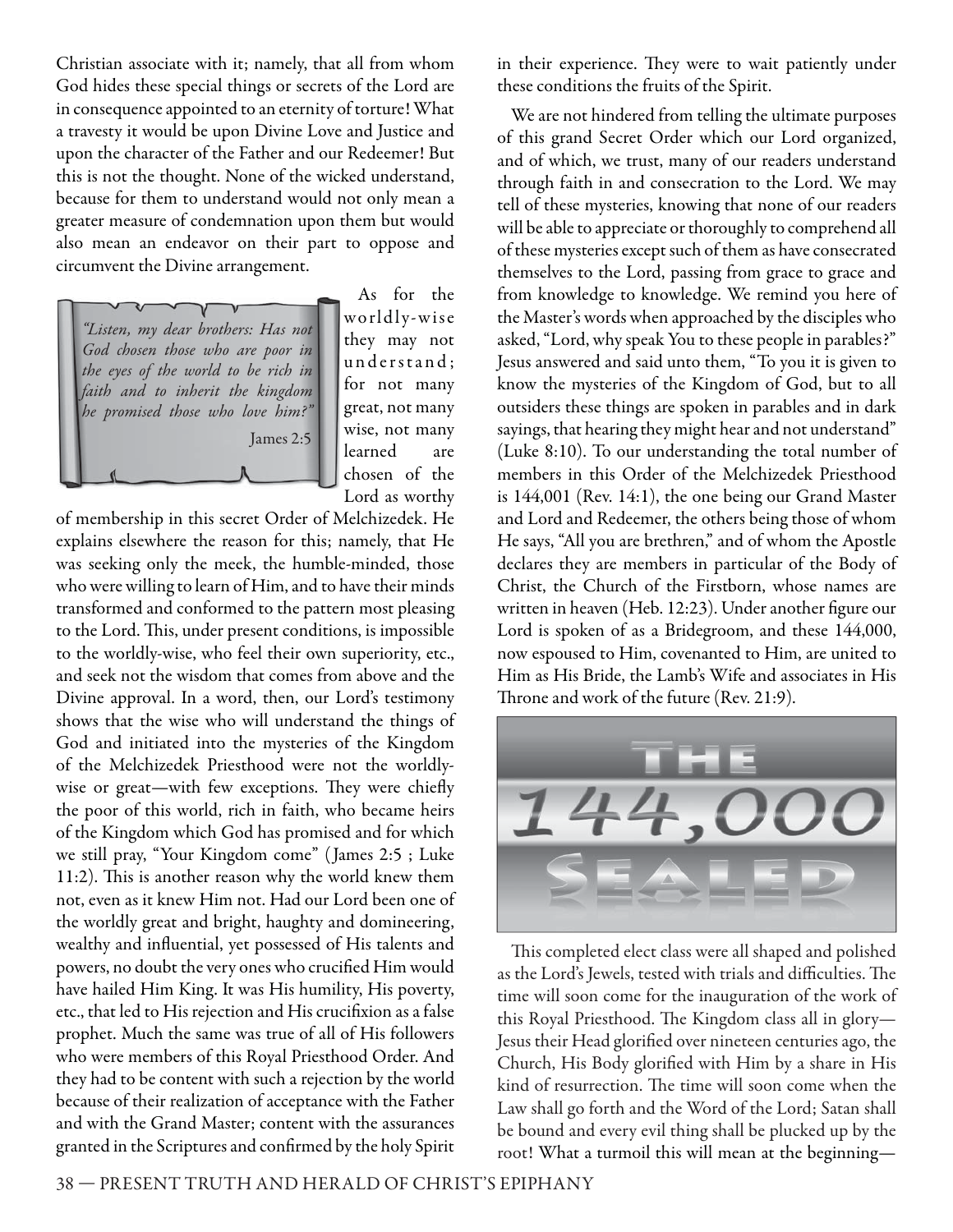it may be better imagined than described. But so far as the uprooting and overturning is concerned, the Lord has a peculiar way of accomplishing this: namely, by simply allowing present institutions and governments to "run out of control," to overthrow themselves, to develop anarchy which will sweep the world as with a broom of destruction in a Time of Trouble such as never was since there was a nation! It will be at the conclusion of this period of awful anarchy toward which the world is now rapidly heading and from which it cannot be held back by human wisdom and prudence, because selfishness has blinded the minds of the masses. The Scriptures tell us that when that plowshare of trouble shall have passed through the world and finally the new order of things shall have developed, the poor world will begin to have ideas in respect to life, justice and righteousness; and we read that many nations shall then say, "Come let us go up to the Kingdom of the Lord, to the house of the God of Jacob; and He will teach us of His ways, and we shall walk in His paths" (Micah 4:2). And again, "The desire of all nations shall come." All nations will be so thoroughly weary of the awful trouble that they will be glad to welcome the Reign of Righteousness then due to be inaugurated.

The reforms will be thoroughly established. Justice will be laid to the line and righteousness to the plummet, and



the lies will all have been swept away, Satan shall be bound for a thousand years, his deceptions shall cease, and instead the light of the knowledge of the glory of God shall fill the whole earth (Isa. 28:17; Hab. 2:14). When the judgments of the Lord shall be abroad in the earth (rewards for well doing and stripes or punishment for evil doing) the inhabitants of the world shall learn righteousness. Then the

willful, persistent evildoer shall be cut off in the Second Death. Ultimately the blessing of the Lord through this Melchizedek Priesthood shall accomplish all that its Divine Founder outlined in the first statement of the good news to Abraham, namely, "In your Seed shall all the families of the earth be blessed." As a result we read that every knee shall bow and every tongue confess to the

glory of God, and that Christ shall reign until He shall have put down every opposition and evil, the last enemy that shall be destroyed being death (Isa. 45:23; 1 Cor. 15:25, 26). The whole world shall be uplifted from the power of sin and death, and be brought back to allegiance to the Heavenly Father. And then, say the Scriptures, The Christ, the Melchizedek Priesthood, shall deliver up the Kingdom to God, even the Father, that He may be all in all (1 Cor. 15:28). However, the Scriptures clearly indicate elsewhere that the great honor of God upon Christ, His beloved Son, and upon the Church, the Bride of Christ, will be an everlasting honor; but the details of the Father's purposes for the Church are still held as an unrevealed mystery, even to those who have the secret of the Lord and to whom He has shown the significance of His Covenant made to Abraham on blessing all the families of the earth.



In conclusion, dear friends, we exhort that those of us who are now of the household of faith but have consecrated too late to become members of this Secret Order of the Lord, should appreciate more and more fully the wonderful privileges that we have and gladly conform more and more to its requirements in our consecration, that we may make our election sure to the glorious fruition of our hopes in the earthly Kingdom of God, "thy kingdom come, thy will be done on earth as it is in heaven." We shall best do this by studying our Manual, which our Lord has given us, His Word, and by developing the various fruits and graces of the Spirit, all of which are elements of the one general law, namely love to God and to our fellows. We remind you of St. Peter's words, "If you do these things, you shall never fall; for so an entrance shall be administered to you abundantly to the everlasting Kingdom of our Lord and Savior Jesus Christ" (2 Pet. 1:10, 11; Psa. 119:97-104).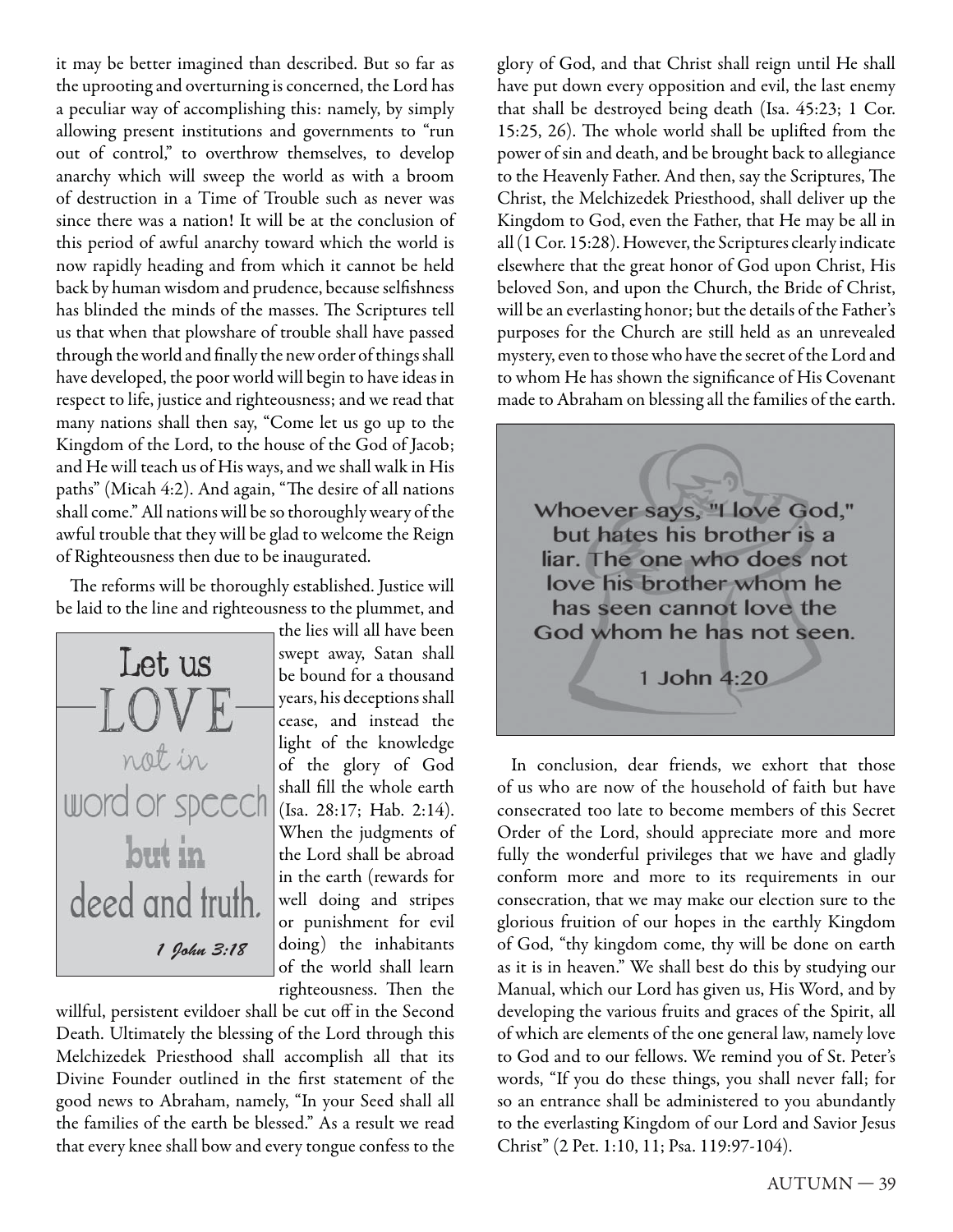# COMING AFTER JESUS *"If any man will come aft er me, let him deny himself, and take up his cross, and follow me."*

 **Matt. 16:24**

OUR text certainly furnishes us food for thought; for in this text Jesus is setting forth the terms of discipleship under the subject, coming after Jesus. According to the text this subject has three

The Christian life is not about self-promotion; it's about self-denial.

aspects, which will form the divisions of this article. Our companion text is "And whosoever does not bear his cross, and come after me, cannot be my disciple" (Luke 14:27).

#### **SELF-DENIAL**

The first of these is self-denial, stated in the words, "Let him deny himself." Self-denial is not self-torture, as some think, which makes saintship consist of self-torture [selfindulgence]. The nature of Biblical self-denial is NOT self-torture; doing things repulsive to human nature is not the Biblically inculcated self-denial. What then does the Bible mean by self-denial? It means refusal on the part of the consecrated to gratify the proper natural human sentiments self-ward and world-ward whenever their indulgence interferes with devotion to the interests of God's cause.



The proper natural human sentiments are our proper selfish and social affections. The proper selfish affections are a proper love for a good opinion of self and others, for rest, safety, concealment of injurious things, for selfdefense, aggressiveness, providence, food, drink, health and life. The proper social affections are love for the opposite sex, husband or wife, children, parents, brothers and sisters, friends, home and native land.

To sum up: Self-denial for the consecrated is saying "No" to the proper selfish and social affections whenever they cry out for indulgence at the expense of study, practice and spread of the Truth, of watchfulness and prayer and of the faithful endurance of the accompanying experiences.

**TAKING UP ONE'S CROSS**

Our text's second exhortation is that one who wishes to come after Jesus "take up his cross." Of course, the word cross here is used figuratively.

The figure is based anticipatorily upon Jesus' crucifixion; for His slow, lingering death by crucifixion, with its nervewracking physical pains and mental sufferings, fittingly portrays the experiences of the sacrificial death with its slow-dying, sensibilities' shocking, physical and mental sufferings. Furthermore, the cross illustrates such a death from others' standpoints: Piercing Jesus' hands by the nails fittingly portrays how sacrificial service is distorted by enemies inflicting sufferings on the sacrificing ones.

Piercing His feet shows how the faithfuls' conduct is distorted by enemies inflicting sufferings on the sacrificing ones. Piercing His side pictures forth how sorrows inflicted by enemies pierce the hearts of the faithful sacrificers. And the circumstances of His crucifixion furnish other relevant pictures. The publicity of His sufferings shadows forth the publicity of the sufferings of those who come after Him. His crucifixion without the gate types the faithfuls' undergoing rejection from the fellowship of God's nominal people. And the multitude's reviling and reproaching Jesus represents how the nominal people of God revile and reproach His followers. In these and other ways Jesus' crucifixion symbolizes the cross-bearing of Jesus' followers.

#### **WHAT THE CROSS SYMBOLIZES**

The cross, therefore, as used in our text symbolizes the difficulties, troubles and sufferings that attend our narrow way, the way of consecration. Though we have particularized these already in these columns, it will not be out of place to repeat them here; because a reconsideration of them will emphasize them increasingly to our hearts and minds.

The main ones are losses, disappointments, delays, restraints, shelvings, ours and others' faults, lacks and weaknesses, chastisements, hardships, necessities, isolation, misunderstandings, differences, contradictions, controversies, divisions, siftings, alienations,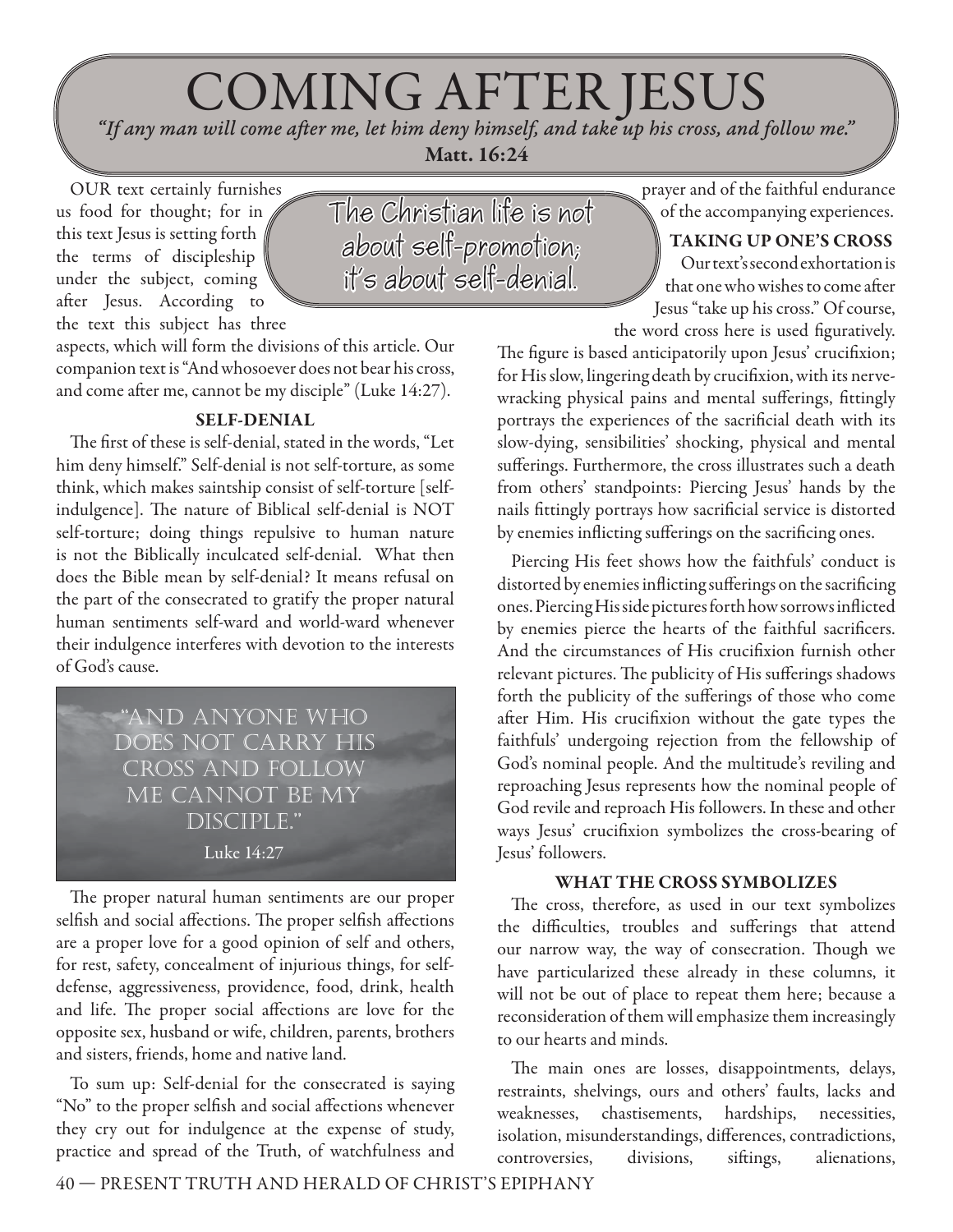disfellowshipments, enmities, misrepresentations, slanders, revilings, reproaches, pains, sicknesses, sorrows, persecutions, temptations, dying, etc.

To take up the cross means, not self-sparingly to avoid or give up, but resolutely to grapple with and to endure the conjoined experiences as we go on in the sacrificial course of our narrow way.

#### **REASONS TO TAKE AND BEAR THE CROSS**

There are good reasons why we should take up the cross and bear it faithfully to the end of our narrow way. The LORD'S Word is clear that this is a thing that the LORD'S faithful people should do.



"We must through much tribulation enter the kingdom of God" (Acts 14:22). "All they that will live godly in Christ Jesus shall suffer persecution" (2 Tim. 3:12). "Though he slay me, yet will I trust in him" ( Job 13:15). "When he hath tried me, I shall come forth as gold" ( Job 23:10). "Day and night thy hand was heavy upon me" (Psa.

32:4). "Many are the afflictions of the righteous" (Psa. 34:19). "All the waves and billows are gone over me" (Psa. 42:7). "We went through fire and through water; but you brought us out into a wealthy place" (Psa. 66:12). "I am so troubled that I cannot speak" (Psa. 77:4). "My enemies reproach me all the day" (Psa.102:8). "I found trouble and sorrow" (Psa. 116:3). "I have chosen thee in the furnace of affliction" (Isa. 48:10).

"Every branch that does not bear fruit, he takes away, and every branch that bears fruit he prunes, that it may bring forth more fruit" ( John 15:2). "In the world you shall have tribulation" ( John 16:33). "We are troubled on every side . . . perplexed . . . persecuted . . . cast down; always bearing about in the body the dying [literally, the putting to death] of Jesus . . . always delivered unto death . . . death working in us . . . though our outward man perish ... our light affliction, which is but for a moment" (2 Cor. 4:8-12, 16, 17). "Approving ourselves as the ministers of God, in much patience, in afflictions, in necessities, in distresses, in stripes, in imprisonments, in tumults"  $(2 Cor. 6:4, 5)$ . "The same afflictions are accomplished in your brethren" (1 Pet. 5:9). "As many as I love, I rebuke and chasten" (Rev. 3:19).

We see from these Scriptures, a few from among many, that afflictions are a portion that God's people in crossbearing must receive; and the experiences of the faithful corroborate these Scriptures.

1 Peter 5:8 Be sober, be vigilant; because your adversary the devil walks about like a roaring lion, seeking whom he may devour. 9 Resist him, steadfast in the faith, knowing that the same sufferings are experienced by your brotherhood in the world.

Many are the reasons that the Bible gives as to why Christians are to take up and bear the cross. Here we will stress only one

of them: Afflictions work together for good to them that love God (Rom. 8:28).

The connection proves that the good here meant is conformity to Christ's character likeness. In the earthly Kingdom, people will not have to bear the cross in order to fit them for eternal life; all that they will have to do is to obey from the heart amid comparatively easy conditions whatever trials and tests fall to their lot. But now there is a holy necessity for our accepting the cross we must through much tribulation enter the Kingdom of God. Christ's footstep followers, like Him, will need to have all the spiritual affections and all the graces, the higher and lower primary graces, the secondary and the tertiary graces, with the higher primary graces strong, balanced and crystallized, dominating all the other graces, suppressively when necessary, and subjectingly when needed for the service of truth, righteousness and holiness. These character attainments must prevail in them, not only in easy, pleasant, agreeable and toward circumstances, but also in hard, unpleasant, disagreeable and untoward circumstances.

If our Lord had to undergo sore experiences in order amid them to demonstrate a character that could be depended upon by God to do from the heart God's will in His Spirit and for His purposes, regardless of the involved difficulties, we may depend upon it that His footstep followers have to do the same for the same reason and in the same Spirit. If they would not have characters on which God could depend always, everywhere and under all circumstances to do His will heartily, regardless of how difficult it would be, they would not be fit for the Kingdom, and the God of perfect wisdom, power, justice and love would not entrust them with the responsibilities of sharing in the glories of the Kingdom with Christ.

 $AUTUMN-41$ By trials of the kinds mentioned above, testing them at every point of character, God requires of them the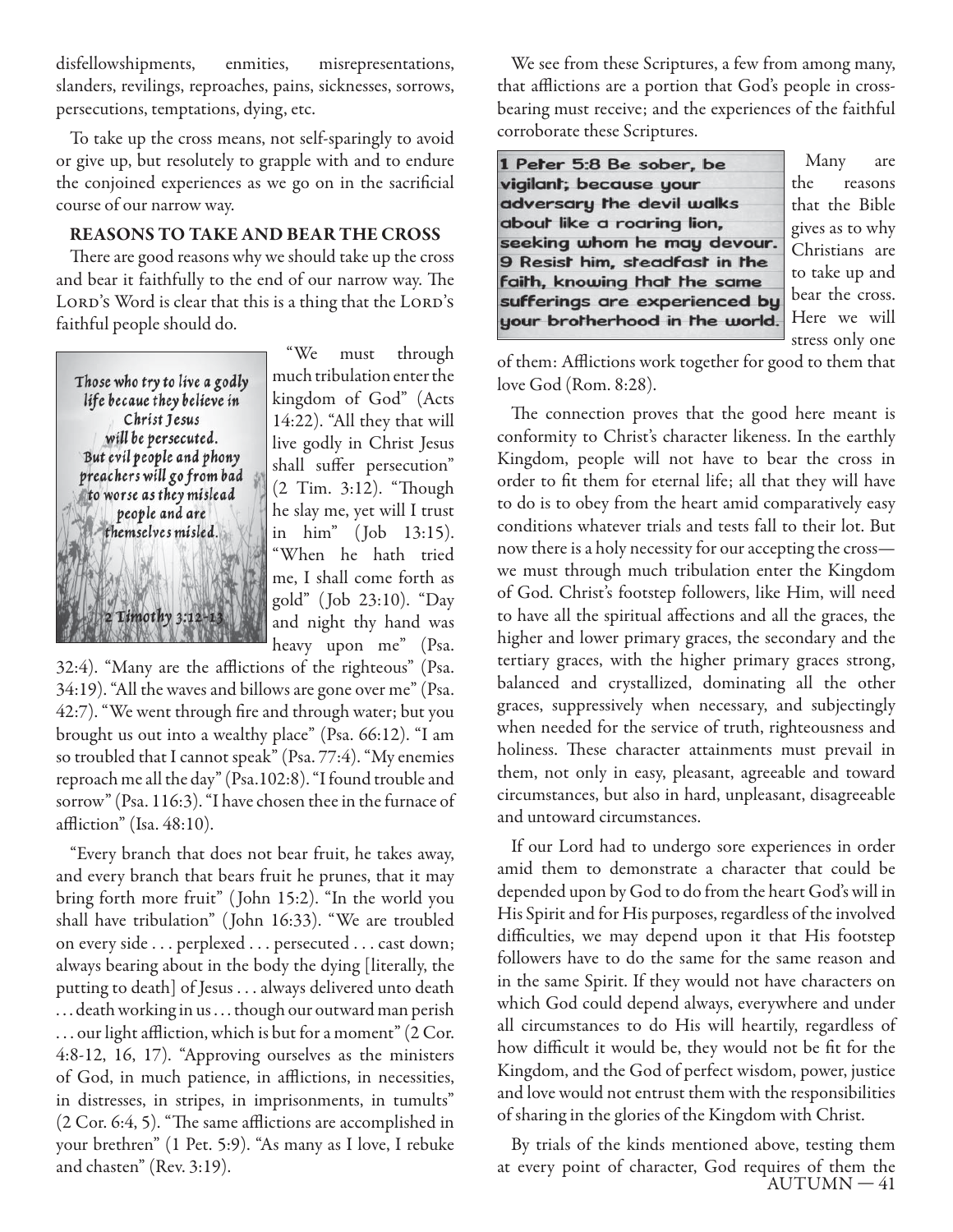demonstration of a character on which He can depend to take His side of all questions and requirements in His Spirit and for His purposes. Not to do this would result in injury to all concerned. To do it is a most reasonable requirement on God's part. And to have obtained such a demonstration from them will justify God in giving them the responsibilities of sharing in the glories of the Kingdom with Christ, for the furtherance of all of God's

Father, today I choose to resist fear. I choose Your Word. I choose Your love. I believe that with You, all things are possible. I choose to obey quickly and boldly embrace the victory and blessing You have for me in Jesus' name.

plans and purposes; for such a character can be developed only amid hard trials; and only such a character is fitted to administer the responsibilities of the Kingdom well and fruitfully.

This is the holy necessity as to why we must through much tribulation enter the Kingdom of God. Let us not count it strange when we fall into various trials, as though some strange unexpected thing has happened to us (1 Pet. 4:12) but rejoice therein because of what they imply.

#### **THINGS HELPFUL TO US IN TAKING UP AND FAITHFULLY BEARING THE CROSS**

Many things will help us willingly to take the cross and faithfully to bear it to the end: first of all, a consideration of the great favor that the LORD has bestowed upon us in giving us, even though it be through the cross, the opportunity of qualifying for sharing in the glories of the Kingdom with Christ; then, a consideration of the love and care that He exercises toward us while we are bearing the cross, of the mercy that He shows us in fitting the cross to our backs and our backs to the cross, of His not suffering us to be tempted above what we are able to bear, but with each temptation, trial, finding a way of escape for us when it threatens to be too hard for us (1 Cor. 10:13), and of His making the cross one of the all things working together for our good. Then there are considerations as to our Lord that are helpful toward enabling us to take and bear the cross: One of these is looking unto Him in His bearing the cross all the way from Jordan to Calvary. Another is His acting as our Advocate and High Priest, taking care that our Adamic weaknesses are covered, and do not condemn us as we remain in Him. Third, is His teaching us every needed lesson while we are undergoing trial, enabling us to know what and how we should do, and what and how we should not do. A fourth is His helping us in every time of need, never leaving, failing nor

forsaking us. A fifth is His leadership of us in our trials and battles from victory to victory as we prove loyal. A sixth is His longsuffering, forbearance, forgiveness, patience and sympathy in our every time of need. And a seventh is that He is dependable and will be on our side in all our trials.

Then, too, a consideration of our place in God's plan, present and future, of our past victories when faithful, of

**2 Peter 1:5-9 For this very reason make every effort to add to your faith goodness; and to goodness, knowledge; and to knowledge, self-control, perseverance, and to perseverance, godliness;** 

our past failures when not faithful enough, of our partaking of the holy Spirit, of our privilege to bless our brethren by an example of steadfastness while bearing the cross, of the high honor of our being participants each

in our respective calling, of our desire to honor God and Christ by faithfulness, of blessing mankind by and by with restitution and of establishing everlasting righteousness, innocence and blessedness everywhere—all of these considerations will help us bear the cross.

And, finally, let us faithfully use the Spirit, Word and providences of God in our cross-bearing, as the three great means of our overcoming, and we will surely gain the reward after laying down the cross in death.

#### **FOLLOWING AFTER JESUS**

The third thing according to our text is following Him. This means to make Him our example and to imitate Him as such. The other two things that, according to our text, belong to coming after Jesus are preparatory to this third thing belonging to it; for self-denial and accepting the cross, or Christ's yoke, put us into the position to follow Him.

#### **MEDITATION ON GOD'S WORD**

Another thing that belongs to following Jesus is to think as He thought, on God, Himself, the Spirit, the Bible, creation, the Covenants, the fall, the curse, the ransom, justification, sanctification, deliverance, glorification, the Kingdom, restitution, the consummation, love to God and man and the historic and prophetic program of God's plan; for these are the subjects on which Jesus thought; and we are to follow Him in thought. This will give us His knowledge as ours; and we will find it to be what He found it to be: a light, a guide, an armor, a power, an inspiration, a defense, a fortress and a comfort, supplying most of our needs for the mind, heart and will. He will send us as due the proper understanding through His mouthpieces; and meditating on it with true faith, hope,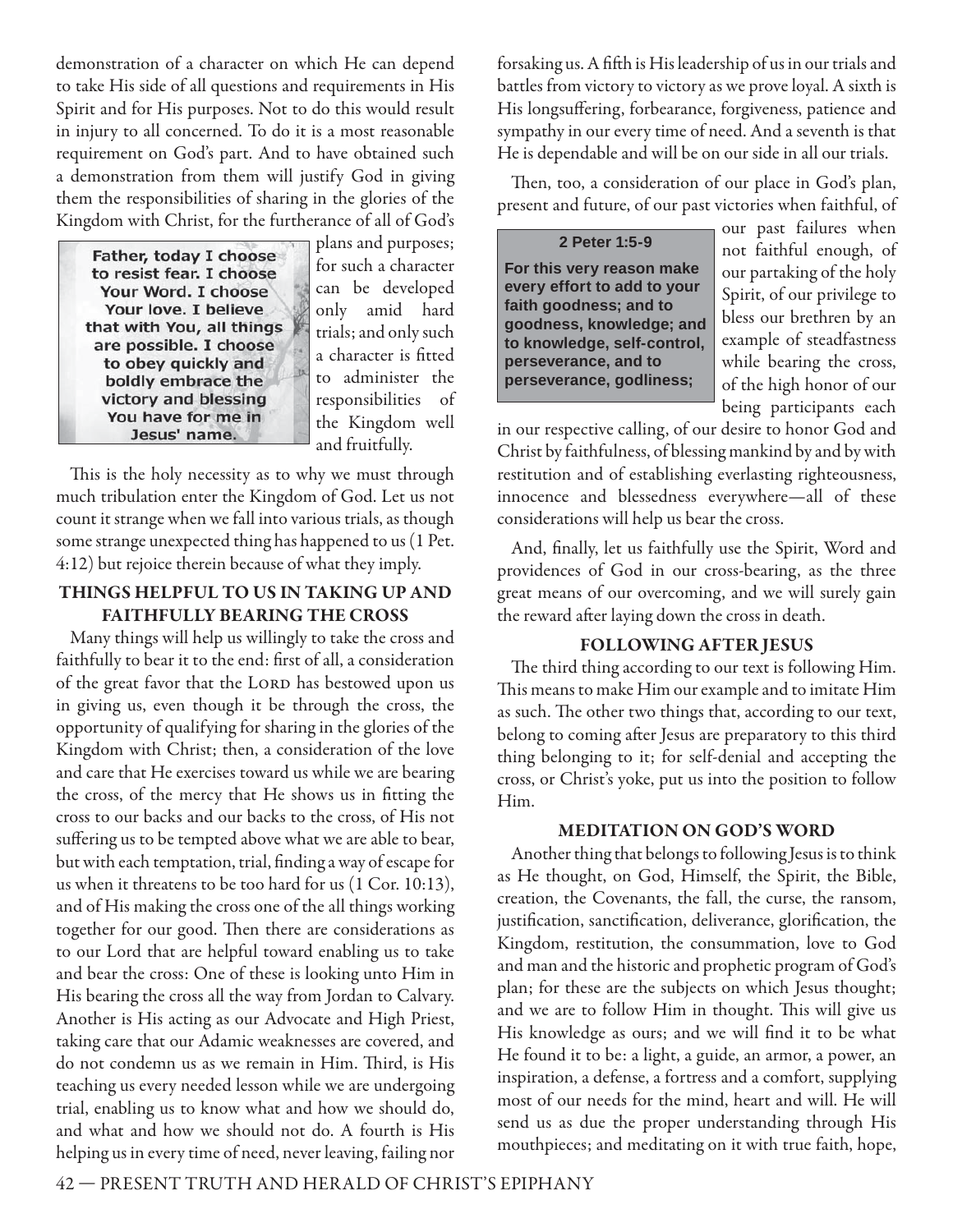love and obedience, we will find it the power of God unto salvation.

#### **OBEYING GOD'S WORD**

Then, too, we should follow Jesus in His obeying that Word as the will of His Heavenly Father for Him. In every circumstance of His life He obeyed the good Word of God and was thereby enabled to fulfill God's will in character construction. Especially did He thereby develop wisdom, power, justice and love in His holy Spirit amid His self-denials and cross-bearing! And in this we should follow Him, rendering willing, hearty obedience to every part of the Word applicable to us, endeavoring in motive, thought, word and act to imitate Him, do as He did, and do as the Word shows He would do, if in our place, in all expressions of character. Then will Christ live in us.

#### **WITNESSING TO GOD'S WORD**

To follow Jesus also implies that we come not to be



ministered to, but to minister and to give our lives on behalf of God's plan. This is what He did (Matt. 20: 28). He witnessed the Word of God at all times, in all opportunities, to every listening ear and to every hungry heart

with which He came in contact. He did this when it was convenient or inconvenient to Him, easy or hard, by day and by night, through good report and evil report, to friend and foe, young and old, rich and poor, great and small.

In following Jesus we, too, are to bear witness to the Truth, seeking out hearing ears, seeing eyes and hungry hearts. Like Him we are to do it whether convenient or inconvenient to us, to friend and foe, to young and old, to rich and poor, to great and small, in good report and evil report, gladly heralding the good news of God's grace shining in the face of Christ Jesus. If others contradict, oppose, revile, misrepresent, reproach and otherwise persecute us as witnesses of the Truth, let us look to, and follow Him in the same conditions, and then we will derive strength to go on as messengers of the good Word of God.

#### **SELF-EXAMINATION AND WATCHFULNESS**

We should follow Jesus in self-examination and watchfulness. As He scrutinized His disposition, motives, thoughts, words, acts, surroundings and the



influences operating out of and upon Him, so let us examine our dispositions, motives, thoughts, words, acts, surroundings and the influences operating out of and upon us. As He guarded Himself to keep Himself from evil and to direct Himself into good in disposition, motive, thought, word and act, so let

us guard ourselves to keep ourselves from evil and to direct ourselves to do good in disposition, motive, thought, word and act. If we do this faithfully we will be kept from falling from our steadfastness, as those certainly fall from their steadfastness who fail to scrutinize themselves and to guard themselves from the attacks of the Devil, world and flesh. We will do such self-examining and watchfulness, if we are alive to our consecration vows and live closely to the LORD.

#### **THE PRAYER LIFE**

We should follow our Lord in the prayer life. Perfect though He was, Jesus felt the need of going frequently to, and remaining long at the Throne of Grace. We see this done by Him when contemplating the unbelief of the nominal Jewish people and the spirit of the Israelites indeed (Matt. 11:25, 26), in His frequently spending all night in prayer, also at Lazarus' tomb, in the upper room just before His betrayal, in Gethsemane, and on the cross. Doubtless, daily and hourly He sought the Throne of Grace, where He found love, sympathy, wisdom and strength. If He who was perfect needed to seek the Father's grace, how much more do we, who are encompassed with infirmity, need it. Yes, we need it to obtain mercy for our sins and weaknesses and to find grace to help for every time of need. To encourage us to use this privilege we have the Father's ability, invitation and promise. And His answers to our proper petitions offered up in Jesus' name and merit are a constant incentive for us to seek anew His grace, mercy and Truth.

And if, like Jesus, we fulfill the conditions of prevailing prayer—letting God's Word control our petitions and remaining faithful to our consecration (John 15:7)we will be favored with answers to our prayers. Let us, therefore, go confidently, in the full assurance of faith and with thanksgiving (Phil. 4:6), to our gracious Heavenly Father, and we will obtain the answers to our properly made prayers. And in this we will be following Jesus.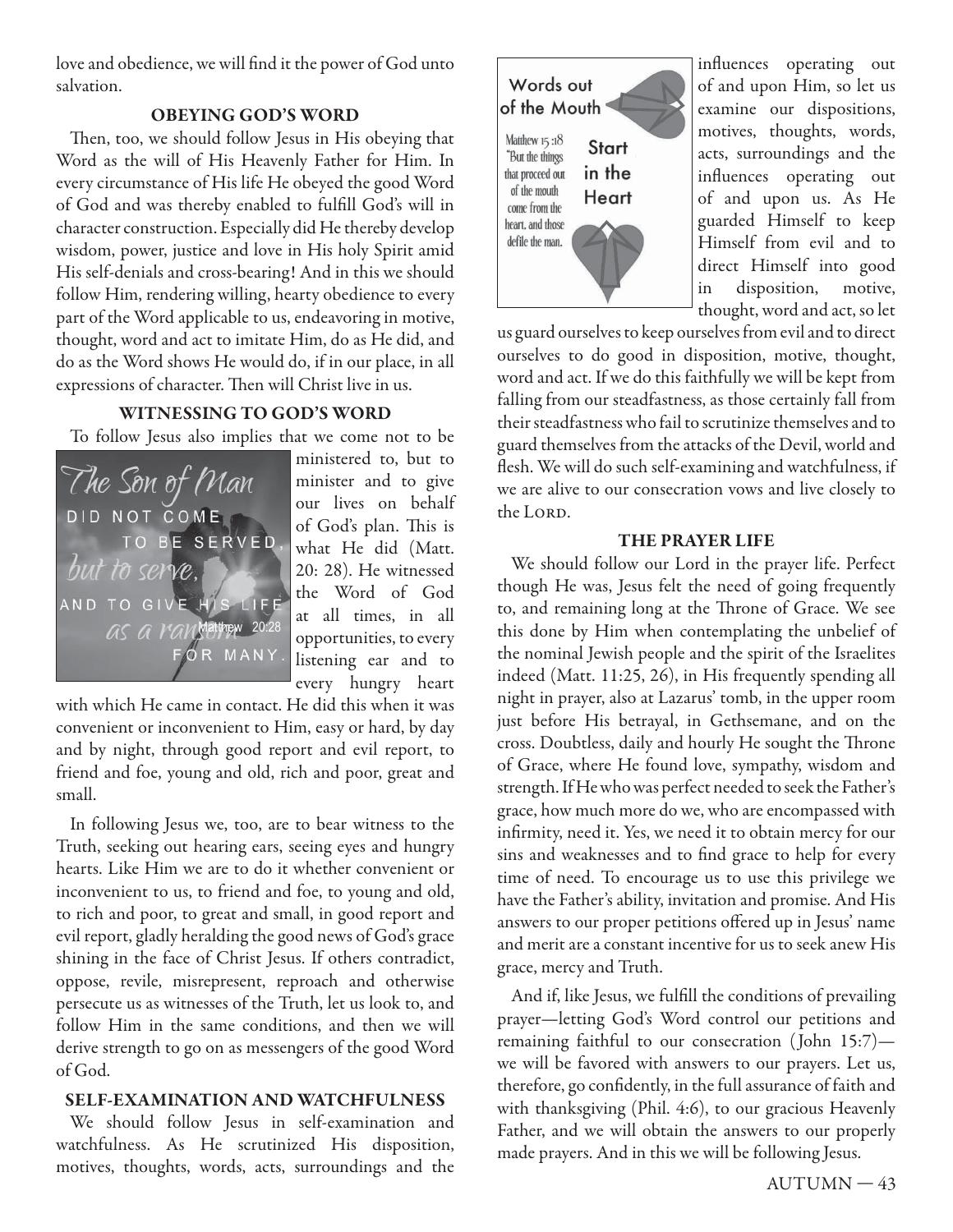Such following of Jesus in meditation on the good Word, in witnessing to that Word, in living out its principles for our development in the holy Spirit, in self-scrutiny, watchfulness and prayer must be faithfully accompanied by appropriate self-denial and world-denial and be expressed amid self-denial and world denial. It must also be kept up amid our cross-bearing; for while the Millennial world will study, practice and spread the Word, as well as exercise self-examination, watchfulness and prayer while under the easier conditions of the Highway of Holiness (2 Cor. 13:5) we, until restitution

begins, have to do these things amid and in spite of the trialsome experiences, enumerated above, experiences that constitute the cross-bearing in our narrow way. And if we are faithful therein our present will be lighted with God's favor, and our future will be as bright as His promises to us. "You are the light of the world" (Matt. 5:14).

Onward, then, let us go in "coming after Jesus," in selfdenial, in taking up our cross, and in following Him, sustained by God's grace, Jesus' help and the participation of the holy Spirit!

#### **SELF-CONTROL** "Add to your knowledge self-control" (2 Pet. 1:6, Diaglott).

Self control is one of the higher primary graces. St. Peter mentions it as such in his famous addition problem (2 Pet. 1:5-7). In the KJV the word for self-control is in this passage rendered "temperance"; in the Diaglott and the ARV, however, it is properly rendered "self-control." Temperance was at one time used to mean self-control; but in our times its meaning has somewhat changed. It will be well for us to consider what is meant by self-control.

While treating this phase of the subject, it may be well to correct a misapprehension as to the meaning of this word. Most people seem to think that self-control means longsuffering. This is a mistake; for these are two distinct qualities; self-control is a higher primary grace, while longsuffering is a secondary grace. Longsuffering is a quiet, unresentful behavior of one's self amid exasperating circumstances. While self-control is related to longsuffering, especially in operating through the secondary and tertiary graces many people confound self-control with longsuffering; but when we understand the work that self-control has to do, we see that it works not only through longsuffering, but also through the other graces. We exercise it in connection with all the other secondary graces—humility, modesty, bravery, activity, restfulness, self-sacrificing, forbearance, candor, liberality and temperance—as well as with all our other graces.

Those who think the particular function of self-control is to enable us to keep our temper, labor under a mistaken idea. Longsuffering has that function to exercise amid exasperating circumstances. Self-control dominates longsuffering, therefore is not the same as longsuffering.

Self-control is the strength of character whereby through firmness we rule ourselves in well-doing. This definition will be found to be very definitive. It points out the heart of the quality in the word strength; for it is defined as strength of character, which certainly is the heart of self-control. Selfcontrol will come to its assistance, bringing will-power that

is able to say "no" when "no" ought to be said, and "yes" when "yes" ought to be said; and this, reinforced by patience, will develop strength of character.

Self-control is not a firmness exercising rulership in evil doing; for that would be a perversion of firmness, and would develop stubbornness. The firmness of self-control may be better understood if we recognize it in contrast with its perversion. The difference between the firmness of self-control and of stubbornness is this: Self-control is firm, determined in its ability to rule self along the lines of good; stubbornness rules one along the lines of evil, particularly in sin, error, selfishness and worldliness. Stubbornness will not listen to reason, argument or proper principles, being fixed in its wrong way, therefore developed toward the worldly and selfish sentiments. It is a decided perversion of firmness that constitutes stubbornness. When firmness is developed in the direction of evil it makes one stubborn; but when developed in the direction of good it gives us self-control.

The final exhortation of  $1$  Cor. 16:13 (be strong) operates through, supports and makes active the things implied in its three other exhortations, as well as in other hardship features of the Christian warfare. Power is a universal grace, and especially in its ingredient of patience, with faithfulness, the final overcoming grace. Satan's cunning, his perseverance and versatility in his efforts to overthrow us as Christian soldiers and to bring us back into his captivity, make it necessary for us to be strong; for how without the strength of self-control and patience in ourselves and in their working in and through our other graces, could we stand fast against his hard and persistent attacks on our faithfulness? Satan would be more than a match for us, if success in this warfare depended on our unaided strength. We surely would fall beneath his blows, if our Lord Jesus, as the Captain of our salvation, did not stand on our side to relieve and deliver us; but even with Him on our side, unless we put forth our full strength of endurance we are sure to be defeated in this fight, which is not one of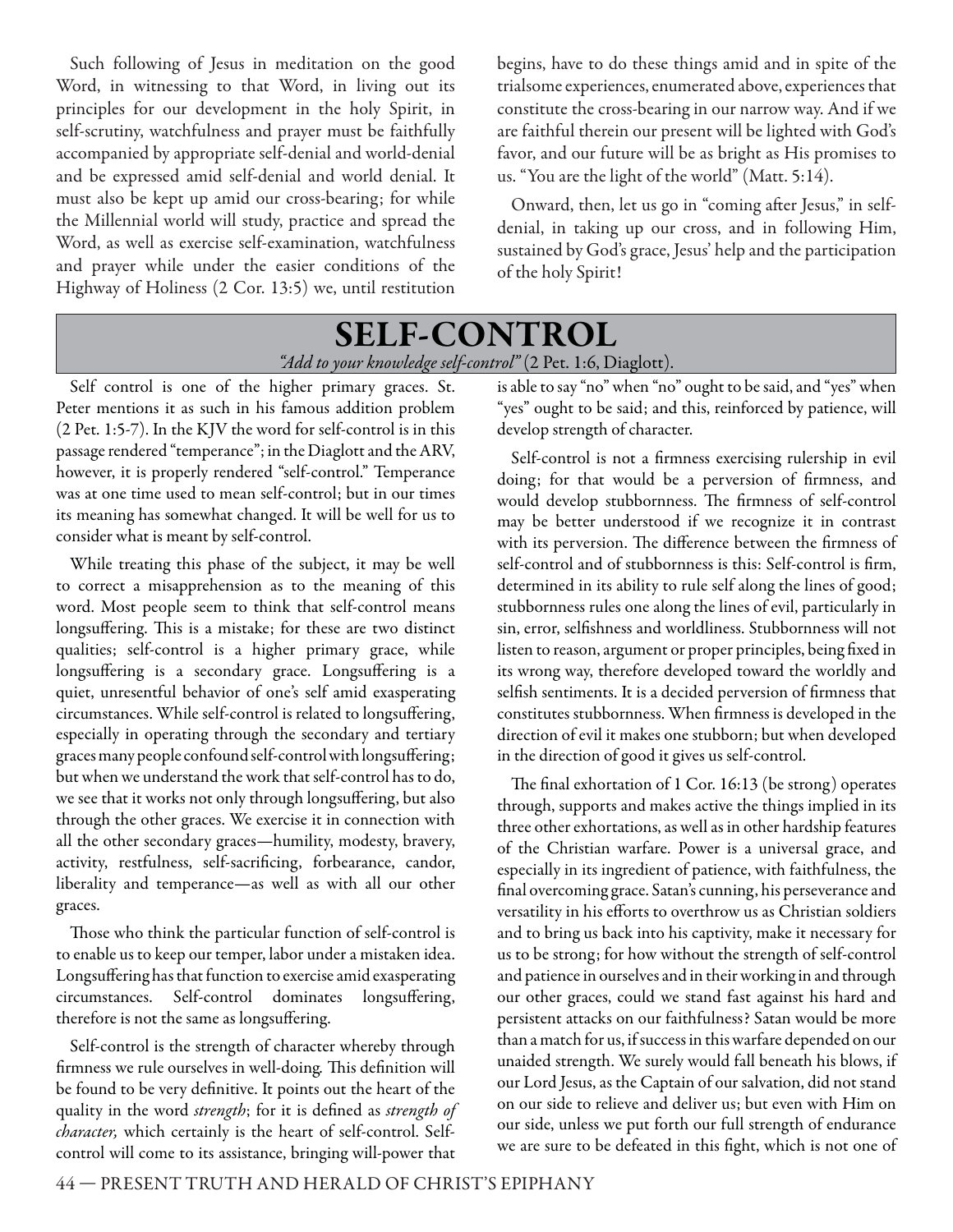victory for cowards, but is one that enlists all the courage and strength that we can marshal for the fray, if we would come off more than conquerors. Accordingly, the character and ability of Satan, our arch-foe, makes it necessary for us to be strong for the LORD. We, as children of the Heavenly King, are to put away the spirit of the world and the Adversary, by coming to the LORD in sincere prayer.

In so doing we shall be preparing ourselves to look for the evidences of the holy Spirit in our lives. We shall be enabled to see whether we have more meekness than we once had, or whether we still lack in meekness. We shall perceive whether we are more gentle, more patient, whether we have more selfcontrol, and in what respects we especially need to develop more in spiritual fruitage. Undoubtedly all of these qualities are lacking to a greater or less extent; but as we watch and pray, we shall learn to find the answer to our prayers; and as we grow in knowledge, in love, in Christlikeness, we grow in likeness also to our Father in Heaven.

How nicely this exhortation to be strong fits into this study of self-control in both of its ingredients, wisdom and power. Wisdom hands the plan that it devises, for power to execute. Power lays hold on that plan to carry it out. But before attempting to do this, it summons justice in its duty love toward God [piety] and toward man [brotherly kindness] and charity as disinterested love, as motives to impel it to execute the plan that wisdom devised. Then, amid conditions that have no special obstacles, power in its ingredient of selfcontrol puts its strength back of justice and love, pushing them on to carry out this plan of wisdom, motivated now by justice and love. As a rule, this will be all that is needed to execute the pertinent plan; but if obstacles arise which are too formidable for self-control to manage, patience is summoned to its aid, and the latter puts its strength back of self-control; and the united strength of these two, pushing justice and love as motives to carry out the plan to a successful issue. No plan, consciously or unconsciously formed, is executed apart from power. That is the great need of our having strength of character—self-control and patience. We cite some Scriptures on self-control, [Saul] 1 Sam. 10:27 But certain worthless fellows said, "How, will this man save us? And they despised him, and brought him no present. But he held his peace." [ Jesus] Matt. 26:62 "And the high priest stood up, and said to him, answer you nothing? What is it that these witnesses have against you?" In v. 63 **"**But Jesus held his peace. And the high priest said unto him, I adjure you by the living God, that you tell us whether you are the Christ, the Son of God."

#### **NECESSITY OF SELF-CONTROL**

Prov. 25:28 reads: "He that hath no rule over his own spirit is like a city that is broken down and without walls." In Bible times cities were often places of refuge, where the inhabitants

of the country congregated for protection. When the earth was less populated and the necessity for government was less appreciated than now, the marauding bands of misfits were likely to take possession of whatever was open to their attack. So the cities of ancient times had strong walls. This was true, we remember, of Jerusalem and Jericho. It was true of ancient Troy, and also true of cities in Europe. In Vienna, the old wall of the city still stands; and so with other walled cities. But as improved forms of government were adopted, cities no longer needed protecting walls. The police nowadays constitute a wall of protection. However, Prov. 25:28 is referring to a wall such as was formerly used, and to a city which had become dilapidated and the wall broken down. King Solomon gives this as a picture of a human being who has no rule over his own spirit. He is unable to protect himself against evil influences from within or without, as a result of having suffered his will to be broken down by various influences.

All mankind are born with more or less of determination. Some have this in a very marked degree; others in a lesser degree; no one, we believe, is wholly without this quality of will, purpose. But we find that whether our wills are strong or weak they need direction. Lessons in the directing of our wills come from various quarters; for instance, we have the laws of the city, laws of the state, laws of the country, which direct the individual as to what he may do and may not do—particularly what he may not do. As one looks into the source and history of these laws, he finds that they represent the accumulated will of a long period. Mankind now has much better laws. We have often thought it strange that fallen men have been able to produce laws as just as we find on the statute books today. But although very good laws may be made, yet people may ignore the law. A jury may set aside all law. A judge may pervert the law. Things that are unlawful often become a practice of an individual or a town or a city. To cultivate in one's self a lawless disposition is to cultivate the spirit of anarchy; yes, a spirit of indifference to the rights and interests of others. There are some who manifest reasonable respect for the laws of man because of necessity or public opinion makes it impossible or inadvisable to do otherwise. There are some who may at heart be anarchists as regards the Law of God, the great Law-giver of the Universe, who is blessed forever.

 $AUTUMN-45$ Disaster is sure to result when we yield ourselves over to passion, to allow it to sweep over us and master us, whether we are weak-minded or strong-minded. The weak-minded have their limitations; the strong-minded have the excess of power, and are more potent for evil. We hear a great many say, when they have lost control of their temper, or have been cranky or despondent or ill-natured or discourteous, well, that's how it is; I do not mean any harm. They acknowledge the matter, and seek to justify themselves by saying that it is natural to them! But no human being should live according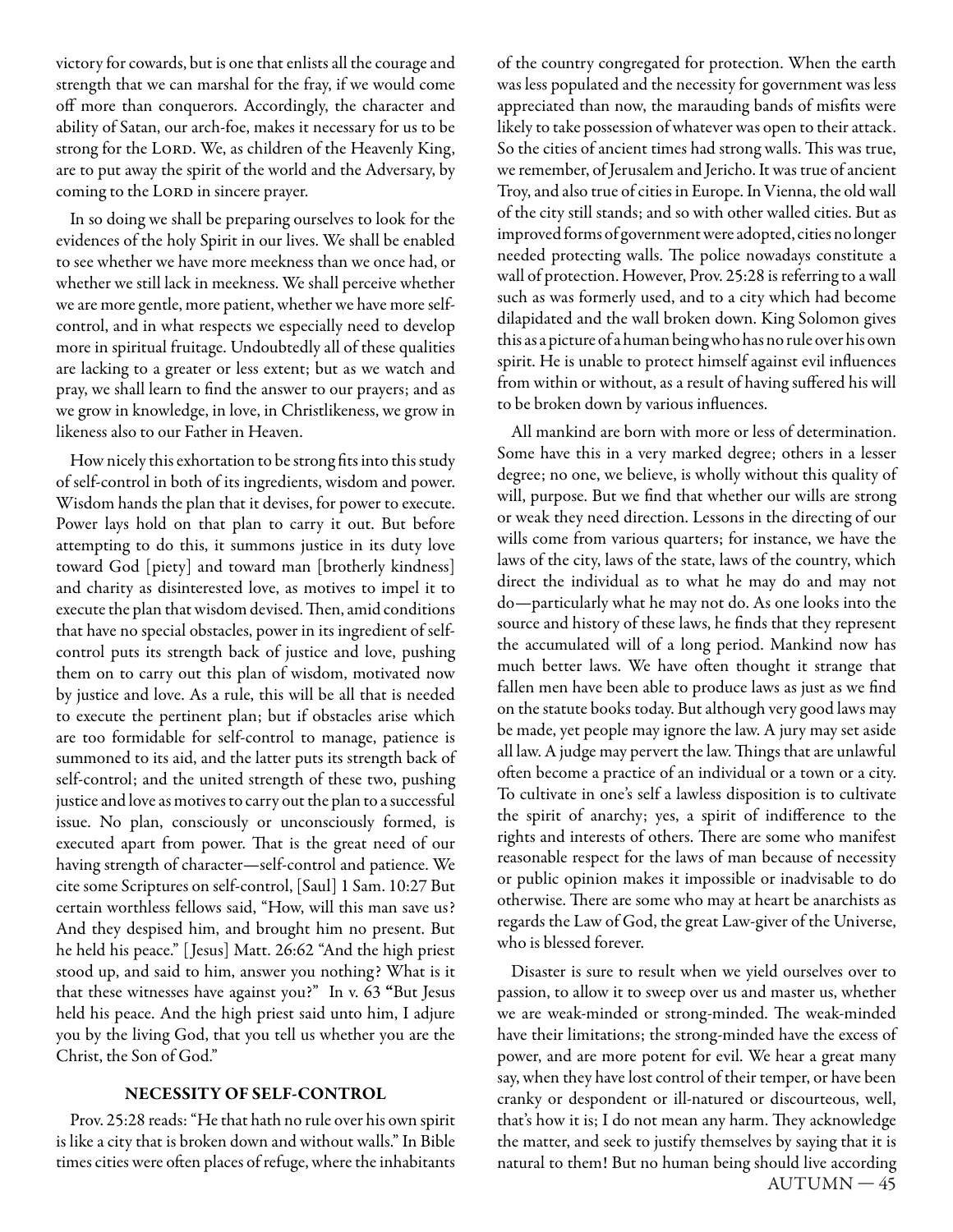to what is natural to his or her fallen nature. A being created in the image of God and still retaining some traces of his original Godlikeness, should live above the plane of the lower animals, which follow merely their natural instincts and passions. Some seem to glory in what they are pleased to term their high spirit, which will always stand up for their "rights." They are not as weak and childish as to let anybody run over them! When they do not like what others do or say, they say just what they think of the others. They have some force of character! Oh, how the Adversary and his hosts, together with the perverse fallen nature, can deceive and mislead and blind the judgment that is not guided and instructed by the only true guide—the Word of God! How they can make that which is noble, and truly strong and Godlike appear weak, childish—and make that which is weak, selfish and animal appear strong, manly, and noble!

All should recognize that the inclinations, the impulses and the preferences of the fallen nature of man are often contrary to that which is right, noble, truly desirable. All should be regulated by some standard, either the civil standard by which the world is governed, or the standard of God. But one might live up to the letter of a law and yet be violating its spirit. The Law of God is the very highest standard of law. And the spirit of God's Law is embodied in the Golden Rule. This standard the whole world recognizes as right; and surely the LORD's people should measure all their conduct and their words, yes, their very thoughts, by this standard. They will be rulers over their own spirit. The word spirit in Prov. 25:28 represents the mind, the impulses of one's nature. We are to rule our mind, our natural impulses. This means that if a thought presents itself to the mind, or if we feel a certain impulse, we should be quick to perceive the nature of the thought or impulse; and if it is not in harmony with the principles of righteousness or with our covenant as children of God, we should at once resist it. If we are unable to do this successfully of ourselves, as is often the case, the heart should be promptly lifted to the LORD for His promised grace to help in time of need. If we feel an impulse toward a certain action or course, we should carefully weigh the matter, and decide as to its righteousness or propriety in the circumstances, looking to our unfailing source of help for guidance.

The world would say that this is too exacting—that they would have more pleasure in doing their own will. But we know that in doing their own will they frequently get into difficulty. We as Christians have covenanted not to follow our own will; we have given up our own will and have taken the will of God instead. The more advanced the Christian, the more we should expect that he would be able to rule his spirit—"casting down imaginations and every high thing that exalted itself against the knowledge of God, and bringing into captivity every thought" (2 Cor. 10:5) to the will of God in

Christ. And if we rule our mind, our thoughts, we shall rule our tongue. If the thought were not in the mind, the tongue would not utter it. There is a grave danger of saying things, or of doing things, under a momentary impulse, that our heart, our consecrated judgment, would not approve; the necessity of bringing our thoughts and impulses into subjection (Luke 6:45). We must ask: What will be the effect of my words or my action upon another? Would it bring harm? Would it be an injury? Would it cause needless pain or would it do good? By scrutinizing himself and ruling his spirit, the child of God is showing the earnest desire of his heart to be pleasing to the LORD and true to his covenant. And those who learn to rule their own spirit according to the will of the Father are the ones whom He will be pleased to say; "Well done good and faithful servant; you have been faithful over a few things, I will make you ruler over many things: enter into the joy of your Lord" (Matt. 25:23).

#### **HOW CAN SELF-CONTROL ATTAIN STRENGTH OF CHARACTER?**

We must ask, as a Christian, can I cultivate this control of my own spirit? At first the Christian does not have the power to control himself in everything; but as he learns to exercise self-control in the little things, more and more doing what he can in thought and word and deed, he will gain in strength of character. Building our character can be likened to the building of our body's muscles; this requires the daily exercising of these muscles, the proper feeding day by day until we grow them to our advantage!

And so it is with the Christian in his character development. If we daily practice self-control, we shall gradually attain a strong character along this line, which will be of inestimable advantage to us in our Christian warfare. The cultivation of self-control should properly begin in one before birth, yes, at the time of conception. The mother should practice self-control, that this disposition might be impressed upon the mind of her unborn child, that it might enter the world in a much more favorable condition and this spirit of self-control will grow in the child after birth, under the proper training of the parent, so that the child, approaching adulthood's estate, will be able to exercise more natural self-control. If this treasured one becomes a child of God, they will make a very noble Christian indeed; they will be strong in the LORD and be helpful to others. However all have not had this natural advantage, and must battle the more determinedly for this reason.

There is no place where the proof of our ability to rule our spirit is better shown than in our own home. Self-control between husband and wife, with parent and child, with brother and sister, is an important matter. The battle with self is the greatest battle we have to fight; and the Word of God declares that "he that rules his own spirit is greater than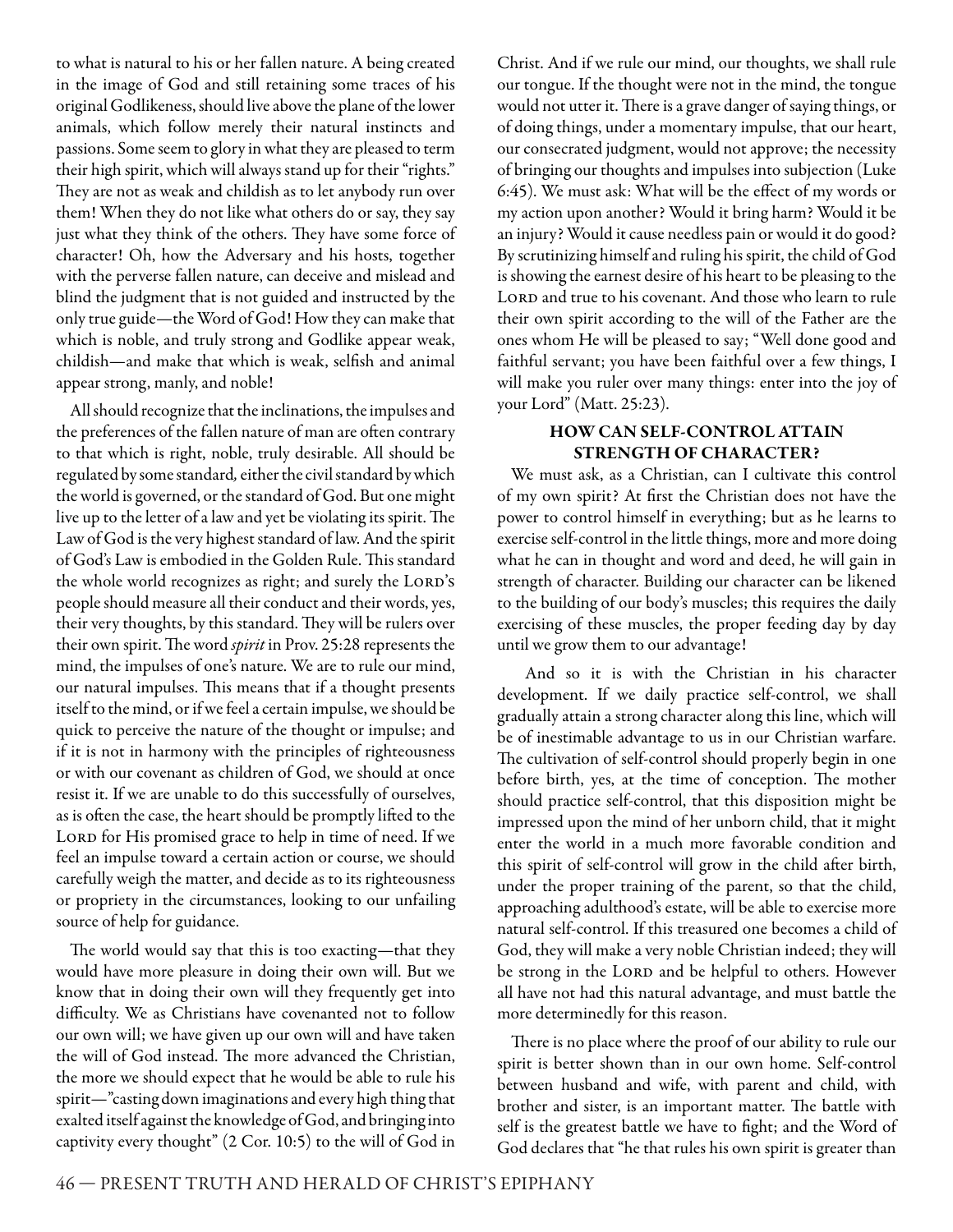he that takes a city" (Prov. 16:32). This Christian is greater because he has learned to exercise the will and determination of a true character in the direction of self-control. Moral strength is infinitely nobler and more to be desired than the greatest degree of physical strength or the keenest of strategy. And it is only after we have conquered ourselves, only after we have become master of our own flesh, only after we have cast out the beam from our own eyes, after we have subdued anger, malice, hatred and strife in our own hearts, that we are able, to assist the brethren, to assist our neighbors, to aid them—by our example—in overcoming their besetments and infirmities.

To rule one's own spirit, mind, disposition, implies a conflict similar in some respects to that of taking a city; for no matter where we begin, we find entrenched within us many armed and opposing powers. They have possession over us by heredity—they are there as the result of the fall. And if we have passed the days of youth they are even more strongly entrenched, and it requires the greater skill and selfcontrol to rout them out. But whether one has begun early or late, he that would succeed in ruling his own spirit must "war a good warfare." He must "fight the good fight of faith," down to the very end of the present existence. If the child of God is to gain victory in this fight, he must not only storm all the fortresses of inherited evils, which seem to be a part of his very nature, but having gained possession and taken his seat upon the throne of this symbolic city [his will] he must thereafter be continually on the defensive; for the old enemies are constantly on the alert, and ever seeking to regain possession, so that he who continues to rule his own spirit is one who has not only routed the enemy from the throne of his being, but is continuing to keep him at bay.

This ruling of one's spirit is by no means an easy task; and, as in the illustration, it cannot be done single-handed and alone. Consequently, the wise "general" will invoke all the assistance at his command, remembering the words of the Apostle—"We wrestle not against flesh and blood, but against principalities and powers, against the rulers of the darkness of this world, against wicked spirits in high places" (Eph. 6:12). These powers of the world, the flesh and the Devil are closely allied, and therefore he who seeks for conquest and an established reign thereafter, must seek alliance with another and a stronger power. This power is tendered to all who earnestly undertake this great work. Yes, it is the power of the Almighty Arm of our God, who says to those who accept His strength, "greater is He that is with you—that is for you—than all they that be against you"; gird yourselves like men, "be strong, fear not" (1 John 4:4; Isa. 35:4). The ruling of this symbolic city—one's own spirit—will never be accomplished until first the "commanding general," the Will, has positively decided to change his allegiance from Sin to God, and to put out the rebels who resist the change. But,

in the words of a trite saying, "Where there's a will, there's a way"—for good or for evil. God will assist, through various agencies, toward good; Satan, through various agencies, toward evil. If the Will says, "It must be done," it calls in the needed, available help; and immediately sets all the other faculties of the mind at work, first to overcome, and then to rule and regulate the entire being. Conscience is commanded to keep a vigilant watch over all the mental operations and Judgment, under the influence of Conscience, must decide what to do and report to the Will its decision; to be righteous or unrighteous.

We have three departments of government established the legislative, which should always be the Conscience; the judicial, the Judgment; and the executive, the Will. In every well-regulated and righteously-ruled mind, all the other faculties must make their appeal to this Congress and, as the Will insists, in due and proper order. Their appeal to the Will to execute their desires before submitting them first to Conscience, and then to Judgment, should never be tolerated; but under self-control, they may freely urge their claims upon the executive power, the Will. Without self-control the government will be slack, and the appetites, passions and unholy ambitions will take advantage of the situation. Without self-control Sin will overbalance Judgment and silence Conscience, and loudly clamor to the Will to have their own wild way. If the Will be weak—lacking self-control—it will be fitful and irregular in its rulings; and the government will be unstable and ultimately wholly at the mercy of the fallen appetites, passions and ambitions. The condition of such a soul is one of anarchy.

It is all-important, therefore, that the Will be entirely consecrated to God and righteousness; and that it strengthen itself in the LORD's firm hand, cultivating as its assistants Conscience and Judgment, in determining the good and acceptable and perfect will of God, as expressed in His Word (Rom. 12:2). The Will has the most difficult office to fill; and the LORD's commendation will be to the man of resolute Will, instructed by an enlightened Conscience and Judgment. Blessed is the Christian who sets his house in order, and who maintains that order to the end of his days. The thorns and thistles of his old nature have been exterminated; the beautiful flowers of peace, righteousness and love have been cultivated; and now they flourish and adorn his character. The warring elements of his old nature have been brought into subjection to his new Will. As the poet Whittier has beautifully expressed it:

> "All the jarring notes of life Seem blending in a psalm; And all the angles of the strife Now rounding into calm."